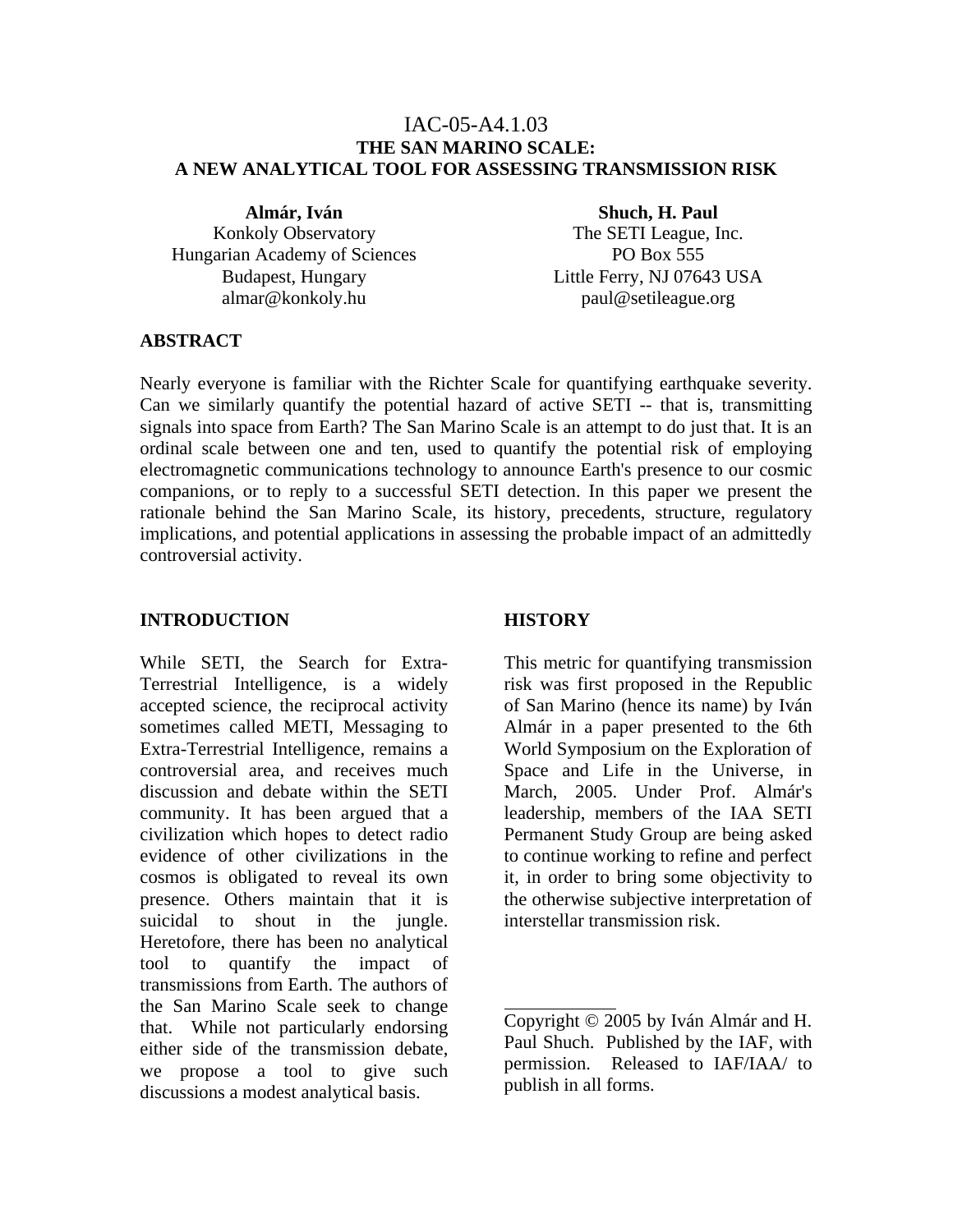#### **PRECEDENTS**

In many ways, it has been suggested, the consequences of transmitting signals from Earth into space could be similar to the approach toward Earth of a large asteroid. Published in 1997, the so-called Torino Scale quantifies the significance of such a potential threat. The twodimensional Torino Scale takes into account both the potential damage from such an asteroid impact, and the probability that it will collide with Earth.

The Rio Scale adopted by the IAA SETI Permanent Study Group in 2003 borrows heavily on the design of the Torino Scale. It attempts to quantify the relative importance of a rare event (in that case the detection of a candidate SETI signal) in terms of both its potential societal impact and the credibility of the evidence presented.

Similar to both of these indices, the San Marino scale is intended to quantify the potential hazard not from reception (of either asteroid impact or incoming electromagnetic signals), but rather the transmission from Earth of messages into space. It uses mathematics similar to its predecessors, the Torino and Rio scales, to permit alternative transmission scenarios to be evaluated, contrasted, and compared.

Because laymen and professionals alike are accustomed to assessing a wide variety of qualitative parameters on an ordinal scale extending from one to ten, that is the numerical range assigned to candidate transmissions by the San Marino Scale. Values are obtained by considering both the intensity (or radiated power in a given direction) of a candidate transmission, and its inherent nature, information content, and duration.

Interpretation of the San Marino Index, an integer value which the proposed Scale purports to compute, is depicted graphically in Figure 1.

| Value | <b>Potential Hazard</b> |
|-------|-------------------------|
| 10    | <b>Extraordinary</b>    |
| 9     | <b>Outstanding</b>      |
| 8     | <b>Far-reaching</b>     |
| 7     | High                    |
| 6     | Noteworthy              |
| 5     | Intermediate            |
| 4     | <b>Moderate</b>         |
| 3     | <b>Minor</b>            |
| 2     | Low                     |
|       | Insignificant           |

**Figure 1 Graphical depiction for San Marino Scale interpretation**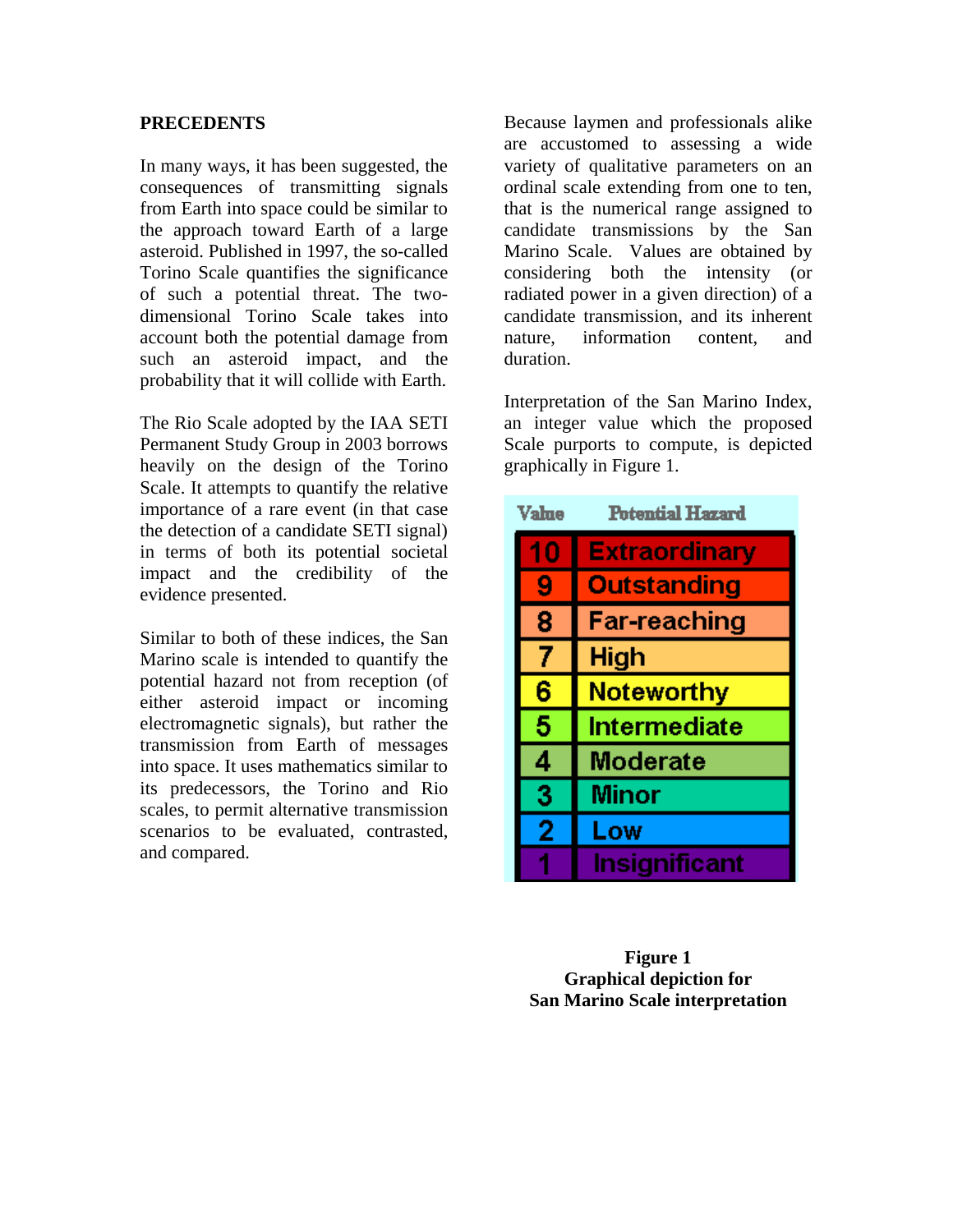## **STRUCTURE**

As originally proposed, the San Marino Index is mathematically defined as:

## $SMI = I + C$  [Equation 1]

where **SMI** is the numeric San Marino Index, on an integer scale of 1 to 10,

**I** is a logarithmic measure to the base 10 of signal strength or intensity, relative to the Earth's background radiation intensity (think "Bels over background"), with a maximum value of 5,

and **C** represents the characteristics of the transmission, with regard to information content, intentions, direction, and duration.

Table 1 shows the relationship between transmission intensity and the associated integer value for purposes of computing the San Marino Index. The classes of transmission being considered for inclusion in determining the San Marino Index, and the integer values associated with each, appear in Table 2.

| <b>Intensity of Transmission</b>                                                                                                 | <b>Value of I</b> |
|----------------------------------------------------------------------------------------------------------------------------------|-------------------|
| $> 100,000 *$ Io                                                                                                                 | 5                 |
| $10,000 *$ Io<br>$\thicksim$                                                                                                     | 4                 |
| $1,000 *$ Io<br>$\tilde{\phantom{a}}$                                                                                            | 3                 |
| $100 *$ Io                                                                                                                       | 2                 |
| $10 *$ Io<br>$\tilde{\phantom{a}}$                                                                                               |                   |
| Current average level of the terrestrial noise<br>background intensity in the frequency band<br>of the transmission $(\sim I_0)$ | 0                 |

**Table 1 Determination of the I term**

| <b>Character of Transmission</b>                                                                                | Value of C                  |
|-----------------------------------------------------------------------------------------------------------------|-----------------------------|
| Reply to an extraterrestrial signal or message (if they are not yet aware of us!)                               | 5                           |
| Continuous, omnidirectional, broadband transmission of a message to ETI                                         | 4                           |
| Special signal in a preselected direction at a preselected time<br>in order to draw attention of ET astronomers | 3                           |
| Message with the intention to reach ETI -- an arbitrary<br>direction for minutes, hours (e.g., Evpatoria)       | $\mathcal{D}_{\mathcal{L}}$ |
| A beacon without any message (e.g., planetary radar)                                                            |                             |

**Table 2 Determination of the C term**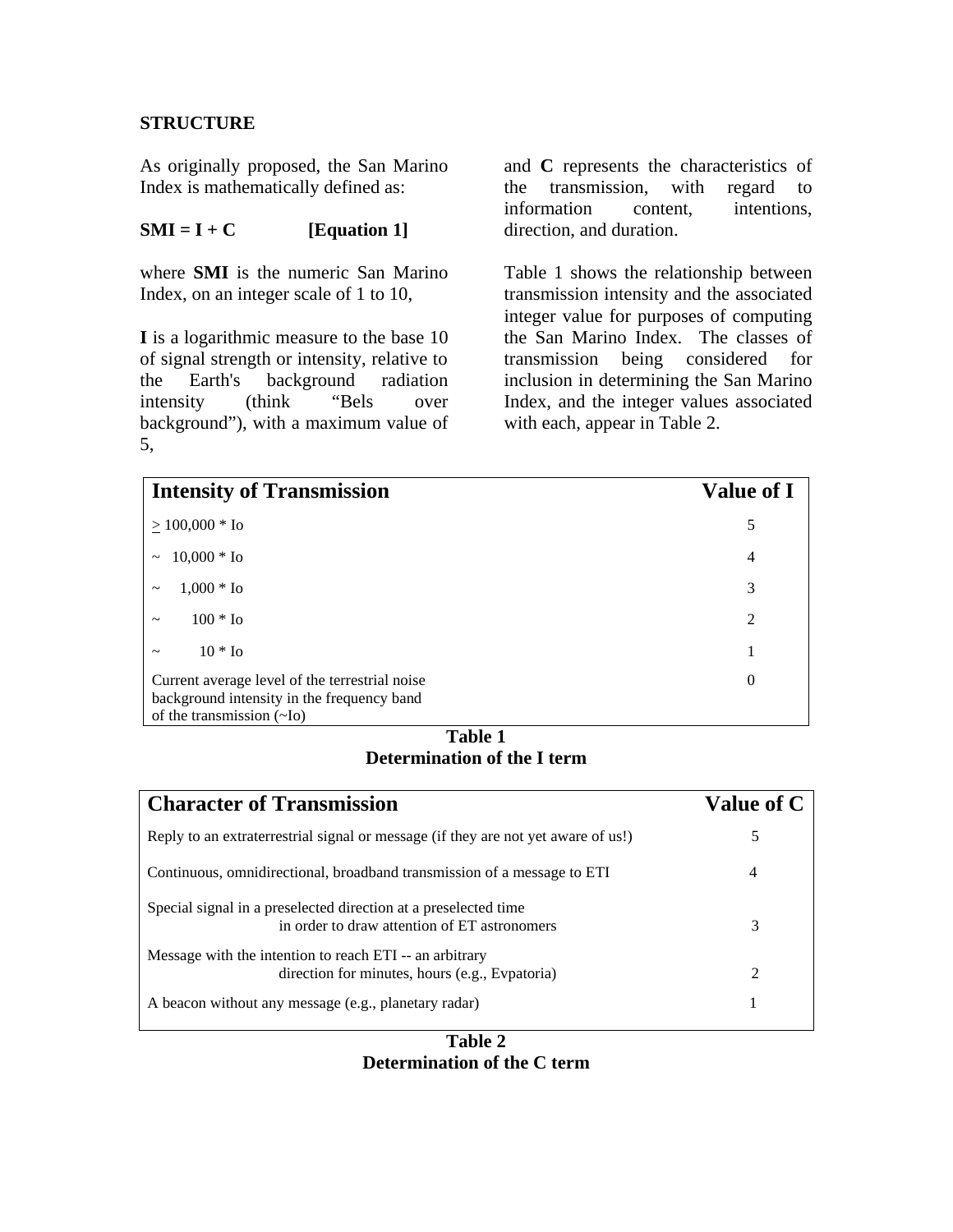It should be noted that the San Marino Scale is a tool for dynamic, rather than static, analysis. Throughout the life of any transmission program, as power levels and transmission characteristics change, the event's potential hazard will change. Thus, the San Marino Scale value assigned to any active SETI experiment or other transmission from Earth can be expected to change significantly (either upward or downward) over time.

# **REGULATORY IMPLICATIONS**

The SETI community has for years been engaged in ongoing policy and protocol discussions, dealing with the possibility or advisability of issuing either binding or voluntary restrictions or prohibitions against deliberate transmissions from Earth. The proponents of the San Marino Scale recognize that not all such transmissions imply the same level of risk or hazard. We hope that the international SETI community will consider using this tool for helping to define a threshold, below which no prior consultation may be required in the event of a transmission from Earth, but above which discussions should take place, and a consensus be sought, prior to engaging in active SETI or replying to received signals.

## **SAN MARINO CALCULATOR**

To allow participation by the broadest cross-section of the SETI community in optimizing and evaluating this proposed analytical tool, the authors have placed an interactive San Marino Scale Calculator on the website of the IAA SETI Permanent Study Group. This calculator can be located by browsing to <http://iaaseti.org>, clicking on either

Protocols or Rio Scale from the Main Menu at left, and then following the links. Alternatively, the calculator may be accessed directly, using this link: http://www.setileague.org/iaaseti/smicalc.htm

The structure of the JavaScript calculator makes its use quite intuitive. Radio buttons enable the user to quickly enter the particulars of any transmission (hypothetical or actual) being analyzed. The calculator software then computes the resulting San Marino Scale value for the event under study. We invite members of the scientific community and the press to use this tool for estimating San Marino index values during analysis of candidate transmissions from Earth, and to assign San Marino Scale values in quantifying their estimates of the potential hazard associated with any active SETI project.

**Webmaster's Disclaimer:** The San Marino Scale Calculator on the IAA SETI Permanent Study Group website requires a JavaScript-enabled browser. Your browser must be set to "allow active content." Some browser security settings block active content, and thus will inhibit this calculator's performance.

## **GENERAL DISCLAIMER**

The San Marino Scale is neither an adopted standard nor a firm proposal, but merely a suggestion thrown out for consideration and refinement by the SETI community. Information presented in this paper is intended to be used by members of the IAA SETI Permanent Study Group for purposes of discussion, criticism, refinement, and possible further development (or even rejection) of this research tool. The San Marino Scale is very much a work in progress; users should expect that the San Marino